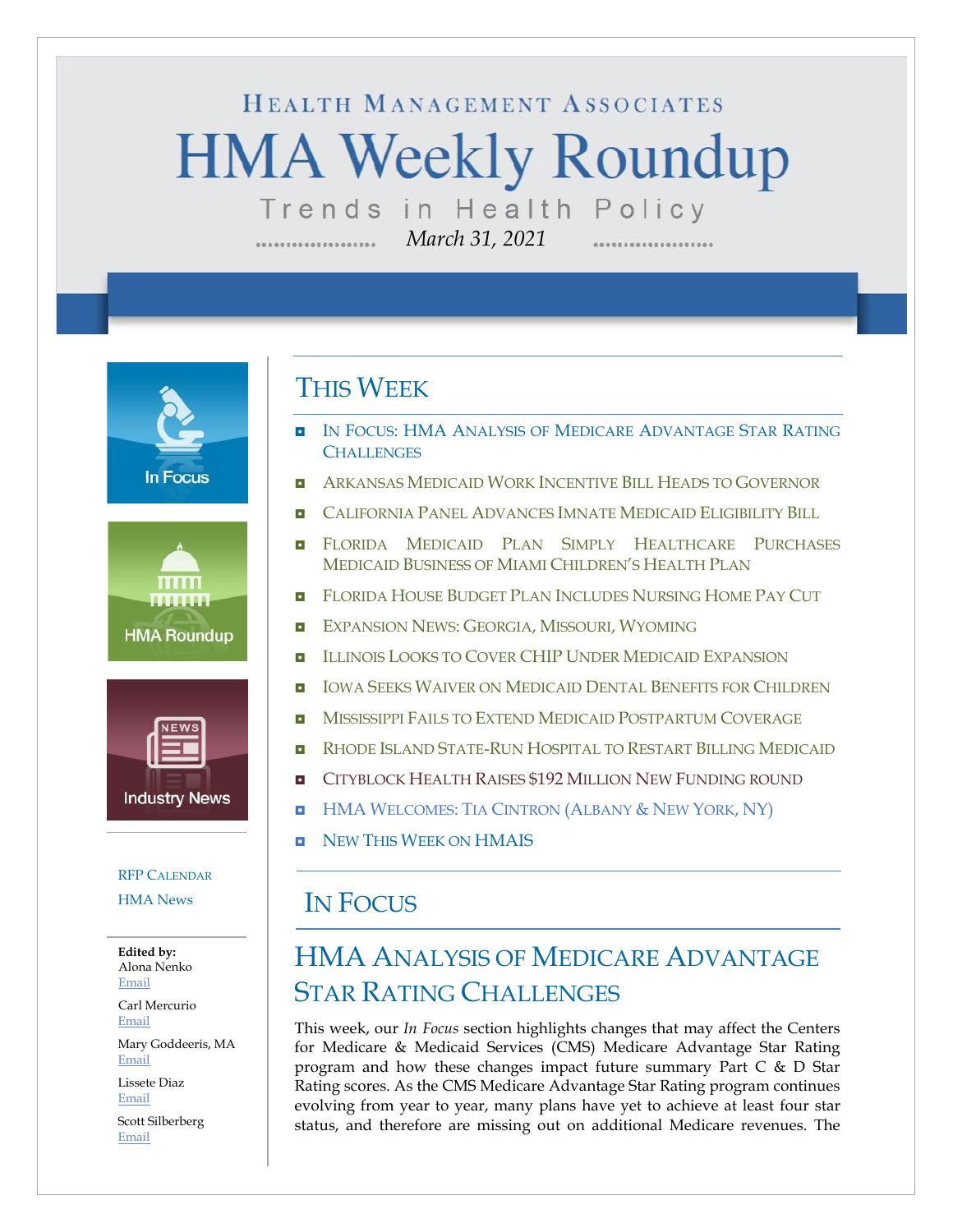Star Rating landscape is expected to change drastically over the next two years for plans due to CMS' continued focus on phasing-in greater reliance on outcomes measures and measures of care experience, rather than process measures. As a result, many plans are at risk of losing their four star overall rating and underperforming plans could be at risk of receiving a low performance indicator.

HMA conducted an analysis of the potential impacts of the upcoming changes in Star Ratings. Roughly one-third of a MA plan's overall score will be based upon member experience/survey based measures captured in the Consumer Assessment of Healthcare Providers and Systems (CAHPS). The HMA analysis finds that member experience appears to be the area that most health plans struggle to meaningfully impact and improve over time. Given the weighting of these metrics, this means that some plans would be mathematically eliminated from hitting a four star weighting without significant changes to their CAHPS scores in 2023. An HMA review of MA plan performance showed that 126 Medicare Advantage Health Plans, which represent about 4.2 million members, have the potential to be negatively impacted by these CAHPS rating changes. Of those 126 plans, HMA assesses that 57 are at significant risk and have limited viable pathways towards hitting a four star score or are at risk of becoming a low performing plan. These plans currently have almost 1.3 million members.

With so much changing in this space it is critical to keep an eye on three major items that have the potential to significantly disrupt the Medicare Stars performance landscape:

- 1. **Increased weight of CAHPS measures**: One of the material technical changes with impact to 2023 Star Rating is the increase of the patient experience, complaints, and access measures from double to quadruple weighting. The measures affected by this increased weight are all part of the experience of care measures collected through the CAHPS survey. The increase in weighted value will impact the calculation of overall and summary Star Ratings and will not change the Star calculation at the individual measure level. This change in scoring methodology means that member experience will change from a weight of one-fifth to over onethird of the overall Star Rating score. Plans will have to place greater emphasis on listening and responding to beneficiary needs to succeed.
- 2. **Increased importance of pharmacy related measures:** CMS makes changes from time to time in the measures that make up the Star Rating program. For example, the Plan All-Cause Readmissions (PCR) measure was removed from rating calculations for two years and it will come back in the 2022 measurement year for the 2024 Star Rating. In the future, CMS will temporarily remove two Health Outcomes Survey (HOS) measures due to measurement changes. This is important to note because as measures shift, the weighting of the remaining measures will change, which can have a significant impact on whether plans can improve or maintain their Star Rating. As a result of the most recent measure shifts, pharmacy measures will now have a higher impact on plans' summary scores. Additionally, HMA is seeing pharmacy influenced measures become even more important in the Part C domain such as statin use.
- 3. **Likely increase in global cut points due to changes in outlier methodology:** To increase the reliability and predictability of the point that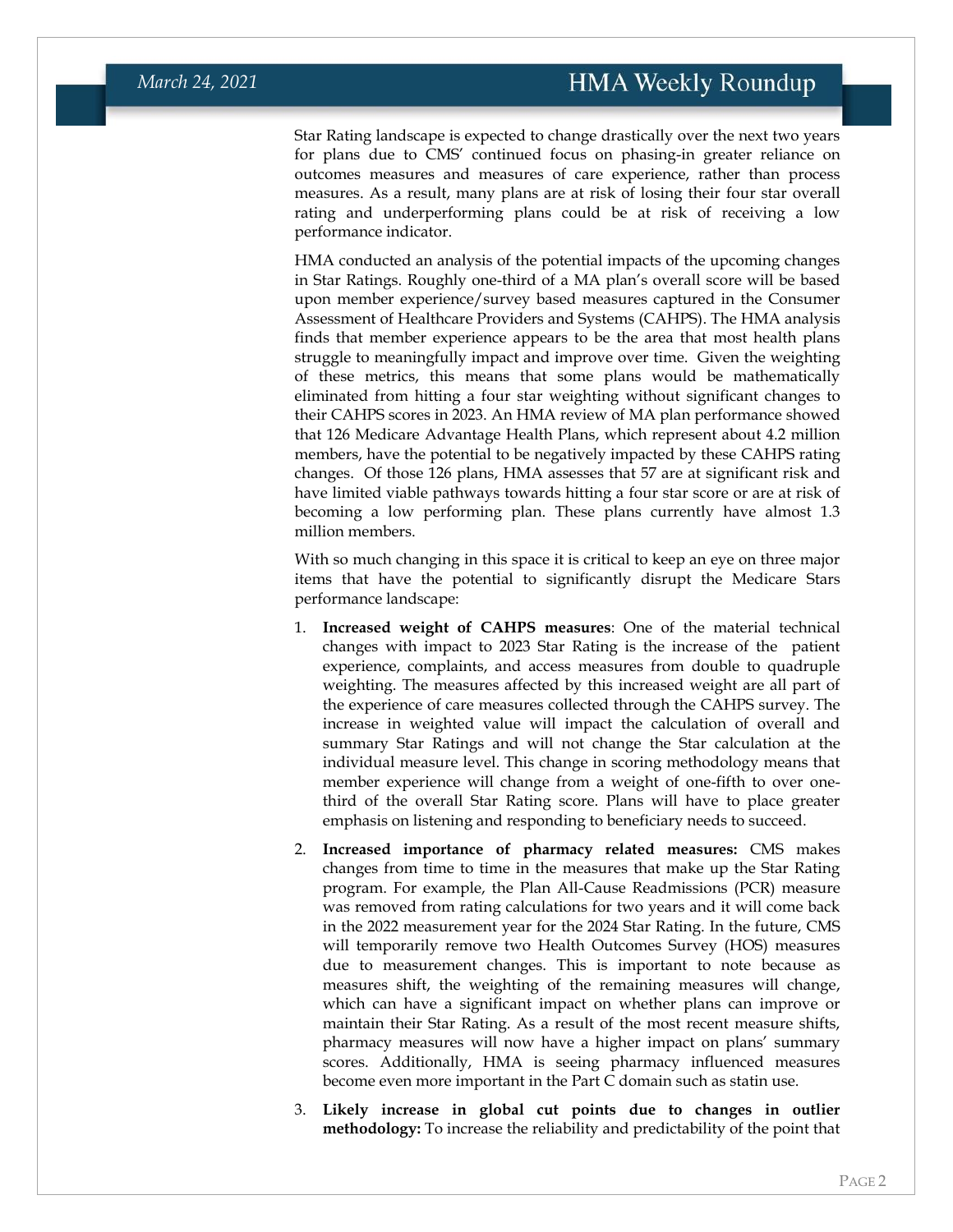the star measures change on the five point scale from say three to 3.5 (cut points), CMS is modifying how it identifies the cut points for non-CAHPS star measures. Cut points are the ranges from which the Star Ratings are calculated. CMS has indicated that it plans to use the "Tukey outlier methodology" to remove outlier data from the calculation methodology. This change in methodology is likely going to cause global shifts in the cut points on both the higher and lower ends next year. As there have been more lower scoring plans, HMA anticipates the result will be to raise the cut points. Plans must adopt a data driven, calculated, and purposeful approach to its non-CAHPS based metrics that qualify for these cut-point methodological shifts.

For the past several years, health plans looking to increase their CMS Star Ratings generally focused on metrics that they assessed as most impactable by a health plan, which generally included HEDIS, operations, and pharmacybased measures. However, reliance on cut points to move measurement scores and strategies that favor lower weighted measures will no longer have the same effect in improving Star Ratings. Instead, plans should consider implementing a multi-year CAHPS strategy that enhances member experience and access. If the Medicare Advantage plan outsources pharmacy services to a PBM, now is the time to discuss quality improvement goals and be more intentional about the pharmacy-related measures. Plans that have consistently demonstrated high performance generally have a data-driven approach to strategically address and resolve barriers to care that lead to poor measure performance, including social determinants of health (SDOH) and access to providers and pharmacies, in order to realize year over year CAHPS performance improvement.

HMA's Medicare and Quality practices have deep experience with the development and implementation of best practices to improve and maintain a strong quality improvement model and culture within organizations. Specifically, we have been working with clients to develop customized CAHPS roadmaps to improve Star Rating performance and helping plans achieve economies of scale around maximizing their year-round Medicare stars strategy. For information on our Medicare and quality best practices, please contac[t Anthony Davis,](mailto:adavis@healthmanagement.com) [Mary Hsieh,](mailto:mhsieh@healthmanagement.com) and [Sarah Owens.](mailto:sowens@healthmanagement.com)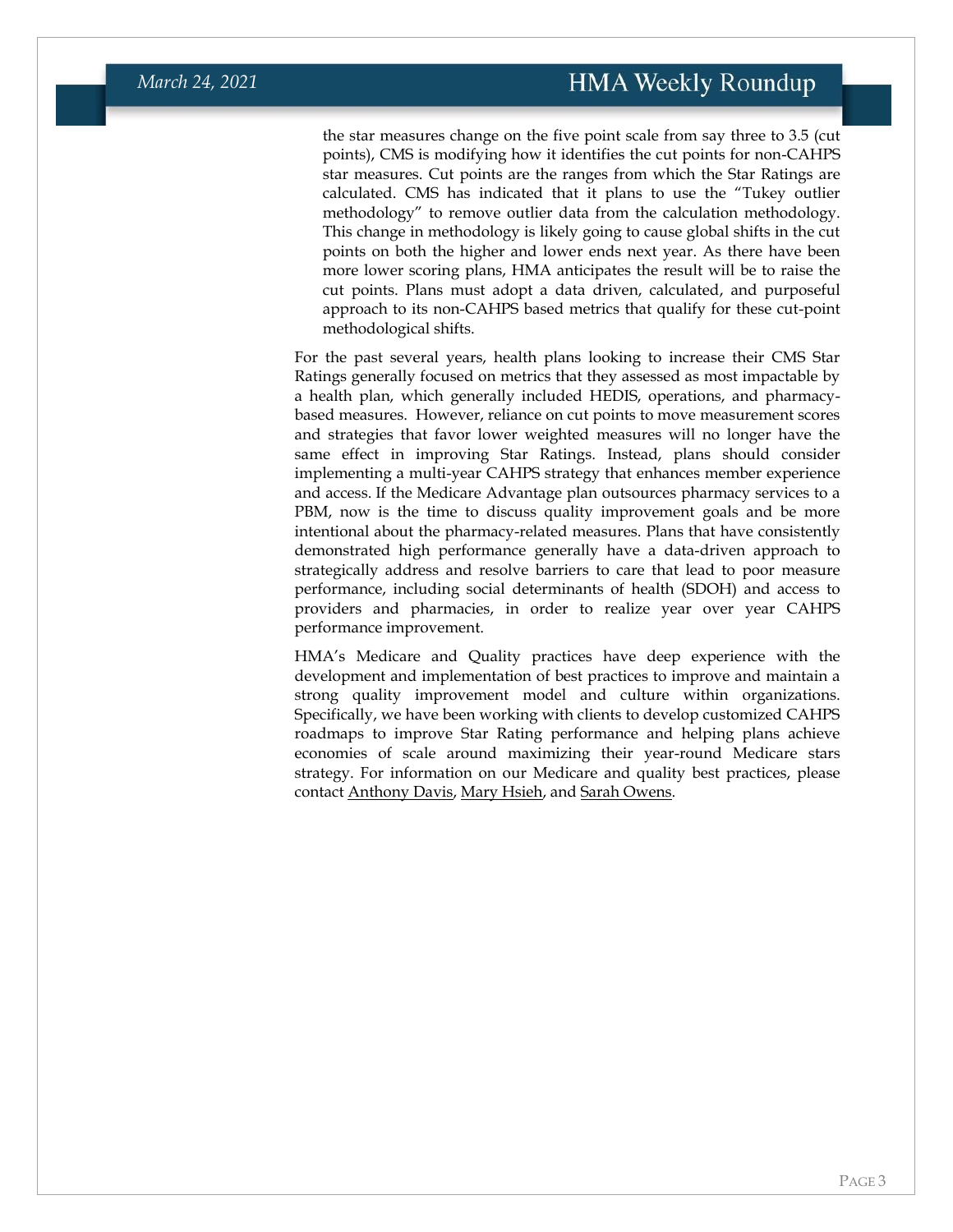

### *Alabama*

**Alabama Seeks Waiver to Use Medicaid Funds for Acute Stays in Institutions for Mental Diseases.** Alabama submitted to federal regulators on March 1, 2021, a section 1115 waiver [demonstration,](https://hmais.healthmanagement.com/alabama/al-medicaid-section-1115-imd-waiver-and-related-documents-mar-21/) seeking to use Medicaid funds to pay for acute inpatient stays in institutions for mental diseases (IMDs). The waiver, which would apply to individuals ages 21-64 with a serious mental illness, is open for public comment from March 25, through April 24, 2021. [Read More](https://1115publiccomments.medicaid.gov/jfe/form/SV_4GwJhwDf2AqXYwe)

### *Alaska*

**Alaska Wants to Move Certain Medicaid Behavioral Services to 1115 Waiver.**  The Alaska Department of Health & Social Services (HSS) announced on March 12, 2021, a plan to transition certain Medicaid behavioral health services to 1115 waiver authority to comply with the state's corrective action plan with the Centers for Medicare & Medicaid Services (CMS). The public comment period is open until April 22. [Read More](https://aws.state.ak.us/OnlinePublicNotices/Notices/View.aspx?id=201757)

#### <span id="page-3-0"></span>*Arkansas*

**Arkansas Medicaid Work Incentive Bill Heads to Governor's Desk**. *The Arkansas Democrat Gazette* reported on March 31, 2021, that the Arkansas legislature has passed a Medicaid expansion work incentive bill, which now heads to Governor Asa Hutchinson for his signature. The Arkansas Health and Opportunity for Me (ARHOME) bill is designed to replace the state's inoperative work requirements program, allowing expansion members who work to continue to enroll in Exchange plans instead of Medicaid fee-forservice. [Read More](https://www.arkansasonline.com/news/2021/mar/31/medicaid-measure-approved-by-house/)

# <span id="page-3-1"></span>*California*

**Aetna Better Health of California Names Verne Brizendine as CEO.** *Becker's Hospital Review* reported on March 26, 2021, that Aetna Better Health of California has appointed Verne Brizendine as chief executive. The plan oversees Medicaid benefits for approximately 33,000 individuals in San Diego and Sacramento counties. Brizendine has been with Aetna since 2019 and previously worked for Blue Shield of California, LA Care, and Anthem. [Read](https://www.beckershospitalreview.com/payer-issues/aetna-names-ceo-for-california-medicaid.html)  [More](https://www.beckershospitalreview.com/payer-issues/aetna-names-ceo-for-california-medicaid.html)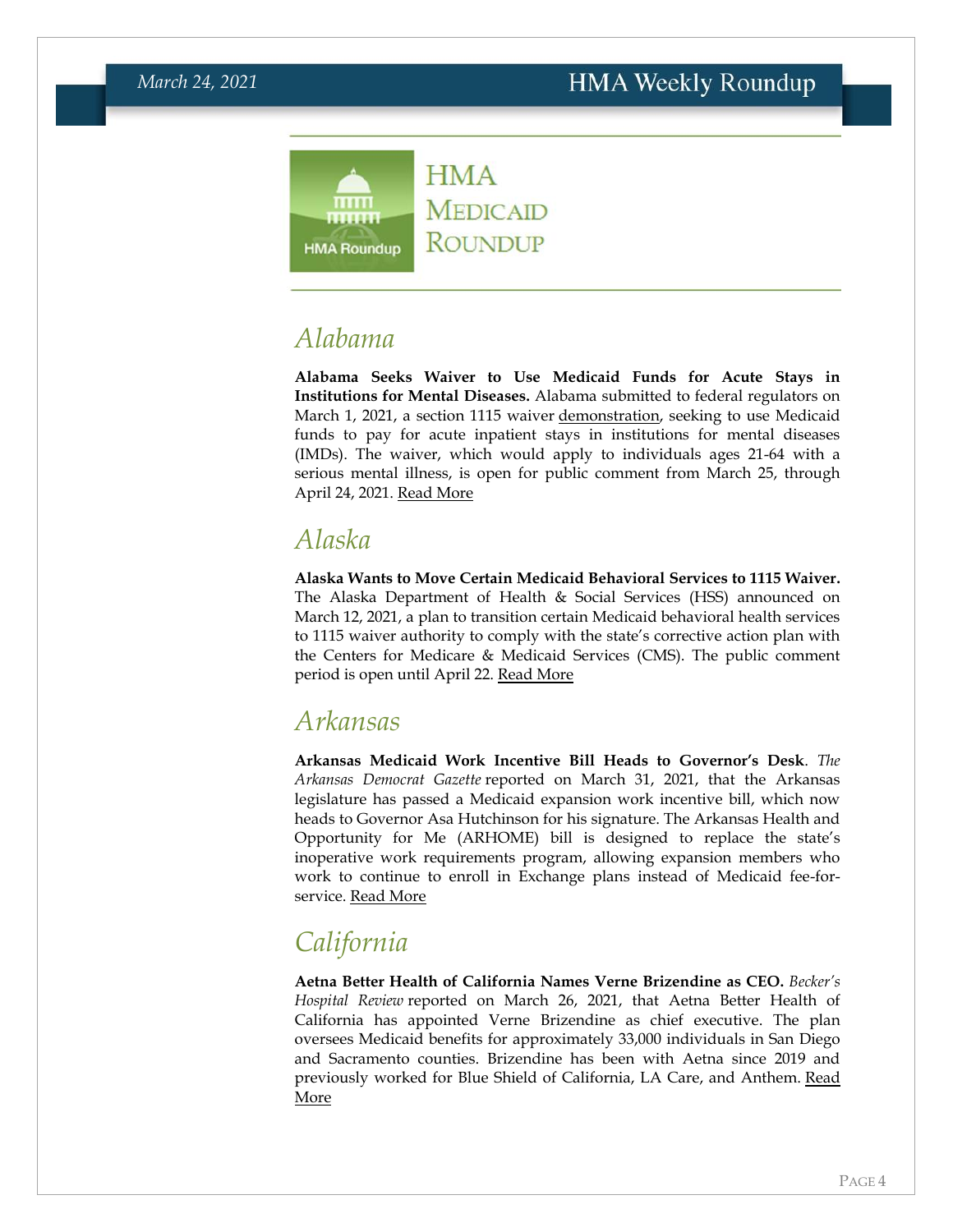**California Assembly Committee Clears Bill Further Protecting Medicaid Eligibility of Inmates.** *State of Reform* reported on March 24, 2021, that the California Assembly Committee on Health unanimously cleared a bill aimed at further protecting the Medicaid eligibility of justice-involved individuals. Instead of terminating an inmate's Medicaid coverage, the bill would suspend coverage for up to three years for individuals under age 26 and indefinitely for individuals over age 26. Under current law, Medicaid eligibility is terminated after one year for inmates under the age of 26. [Read More](https://stateofreform.com/featured/2021/03/california-bill-to-extend-suspension-of-medi-cal-benefits-for-inmates-passes-assembly-health-committee/)

#### <span id="page-4-0"></span>*Florida*

**Florida Medicaid Plan Simply Healthcare Purchases Medicaid Business of Miami Children's Health Plan.** The Florida Agency for Health Care Administration announced on March 23, 2021, that Simply Healthcare Plans has purchased the Medicaid business of Miami Children's Health Plan. Effective May 1, 2021, all members enrolled in Miami Children's Health Plan will be transferred to Simply Healthcare Plans. [Read More](https://ahca.myflorida.com/Medicaid/pdffiles/provider_alerts/2021_03/Miami_Childr_tx_Simply_032321.pdf)

**Florida House Budget Plan Includes 2 Percent Medicaid Reimbursement Cut for Nursing Homes.** *The Sun Sentinel/News Service of Florida* reported on March 25, 2021, that the Florida House unveiled a fiscal 2022 budget proposal that includes a two percent Medicaid reimbursement cut to nursing homes. The cut would total \$80.4 million in state and federal funding or about \$125,000 per facility per year. The budget proposal also recommends reducing Medicaid payments for inpatient and outpatient hospital care by \$288 million and eliminating \$226 million from the Safety Net Hospital Alliance of Florida's critical care fund. Both the House and Senate budget plans propose eliminating over-the-counter drug benefits for adults on Medicaid and increasing Medicaid reimbursement rates for institutions that care for people with intellectual and developmental disabilities. However, the Senate proposal does not cut funding for nursing homes. [Read More](https://www.sun-sentinel.com/news/politics/fl-ne-nsf-medicaid-cuts-nursing-homes-20210325-igyoeemyhvcflpdayha3o5blu4-story.html)

## <span id="page-4-1"></span>*Georgia*

**Georgia to Continue Push for Limited Medicaid Expansion.** *The Georgia Recorder* reported on March 29, 2021, that Georgia officials hope to move ahead with a limited Medicaid expansion plan, vowing to challenge any attempt by federal regulators to revoke the program because it contains work requirements. Georgia Governor Brian Kemp and Republican leaders support the partial expansion, dubbed Georgia Pathways to Coverage, scheduled to begin July 1, 2021. [Read More](https://georgiarecorder.com/2021/03/29/ga-gop-bets-on-limited-medicaid-expansion-despite-feds-push-for-more/)

#### <span id="page-4-2"></span>*Illinois*

**Illinois House Committee Advances Bill to Cover CHIP Beneficiaries Under Medicaid Expansion.** *Health News Illinois* reported on March 29, 2021, that the Illinois House Appropriations Human Services Committee advanced a bill to cover Children's Health Insurance Program (CHIP) beneficiaries up to 313 percent of poverty under the state's Medicaid expansion program. The bill, which would repeal the existing CHIP and Covering ALL KIDS Health Insurance programs, is sponsored by Representative Robyn Gabel (D-Evanston). [Read More](https://healthnewsillinois.com/2021/03/29/house-committee-approves-plan-modifying-childrens-health-insurance-programs-structure/)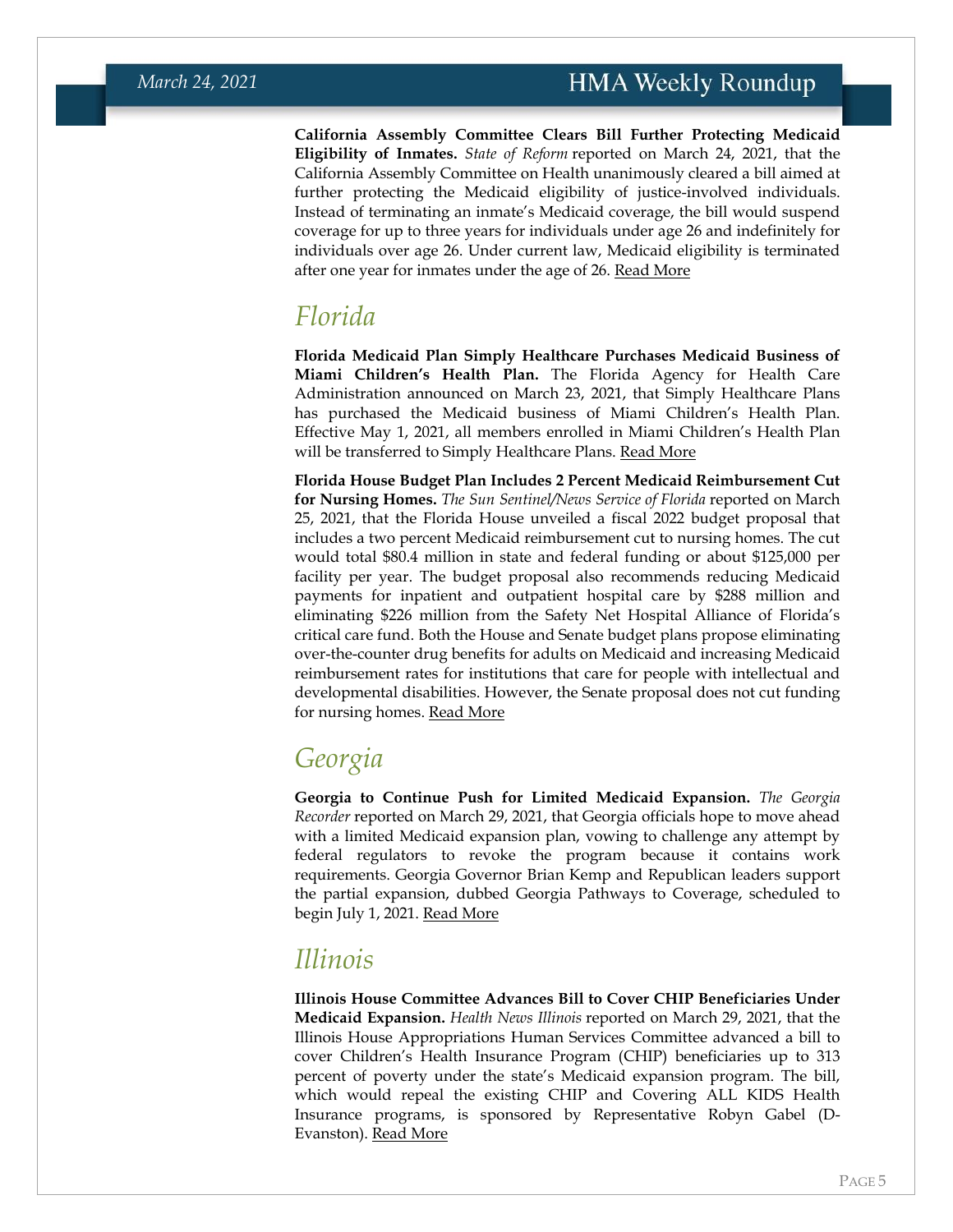#### <span id="page-5-0"></span>*Iowa*

**Iowa Waiver on Medicaid Dental Benefits for Children Is Open for Comment.** The Centers for Medicare & Medicaid Services (CMS) on March 26, 2021 opened public comments for Iowa's 1115 Medicaid waiver amendment to provide dental benefits to children through Prepaid Ambulatory Health Plans (PAHPs). Currently, Iowa Medicaid enrollees age 19 and over are enrolled in a PAHP for dental benefits. The federal public comment period will be open through April 26. [Read More](https://content.govdelivery.com/accounts/USCMSMEDICAID/bulletins/2c9c2c4)

#### *Massachusetts*

**Hospital Outpatient Prices Drive Health Care Spending in 2018-19, Data Show.** *Modern Healthcare* reported on March 25, 2021, that Massachusetts hospital outpatient spending grew by 7.3 percent per Medicare beneficiary between 2018 and 2019, according to data from the Massachusetts Health Policy Commission and the Massachusetts Center for Health Information and Analysis. The report found that rising volumes accounted for about 30 percent of the growth, with 70 percent coming from higher prices. [Read More](https://www.modernhealthcare.com/finance/high-prices-fuel-massachusetts-healthcare-spending-growth)

**Massachusetts to Seek Section 1115 Waiver Amendments.** The Massachusetts Executive Office of Health and Human Services (EOHHS) announced on March 23, 2021, its intent to submit a MassHealth Section 1115 Demonstration Amendment Request to the Centers for Medicare & Medicaid Services (CMS) to expand eligibility for the Medicare Savings Programs; extend eligibility for postpartum coverage to 12 months; authorize postpartum coverage for members not otherwise eligible due to immigration status; and enhance services for specialized populations. The current waiver expires on June 30, 2022. EOHHS will accept comments on the proposed amendment through April 25, 2021. [Read More](https://www.mass.gov/service-details/amendment-of-1115-masshealth-demonstration-waiver-march-2021)

## <span id="page-5-1"></span>*Mississippi*

**Mississippi Fails to Extend Medicaid Postpartum Coverage.** *WJTV/The Associated Press* reported on March 31, 2021, that Mississippi failed to pass legislation to extend Medicaid postpartum coverage for new mothers from 60 days to a full year. The provision was not included in the final version of a Medicaid bill that passed the House and Senate. The state already temporarily extended postpartum coverage as a condition for receiving federal COVID-19 relief funding. [Read More](https://www.wjtv.com/news/no-extension-of-postpartum-medicaid-coverage-in-mississippi/)

**Mississippi Governor Still Opposes Medicaid Expansion.** *WMC* reported on March 24, 2021, that Mississippi Governor Tate Reeves is not interested in any form of Medicaid expansion despite the new federal incentives. Medicaid expansion would cover an additional 300,000 adults in the state. [Read More](https://www.wmcactionnews5.com/2021/03/25/medicaid-not-expected-expand-mississippi/)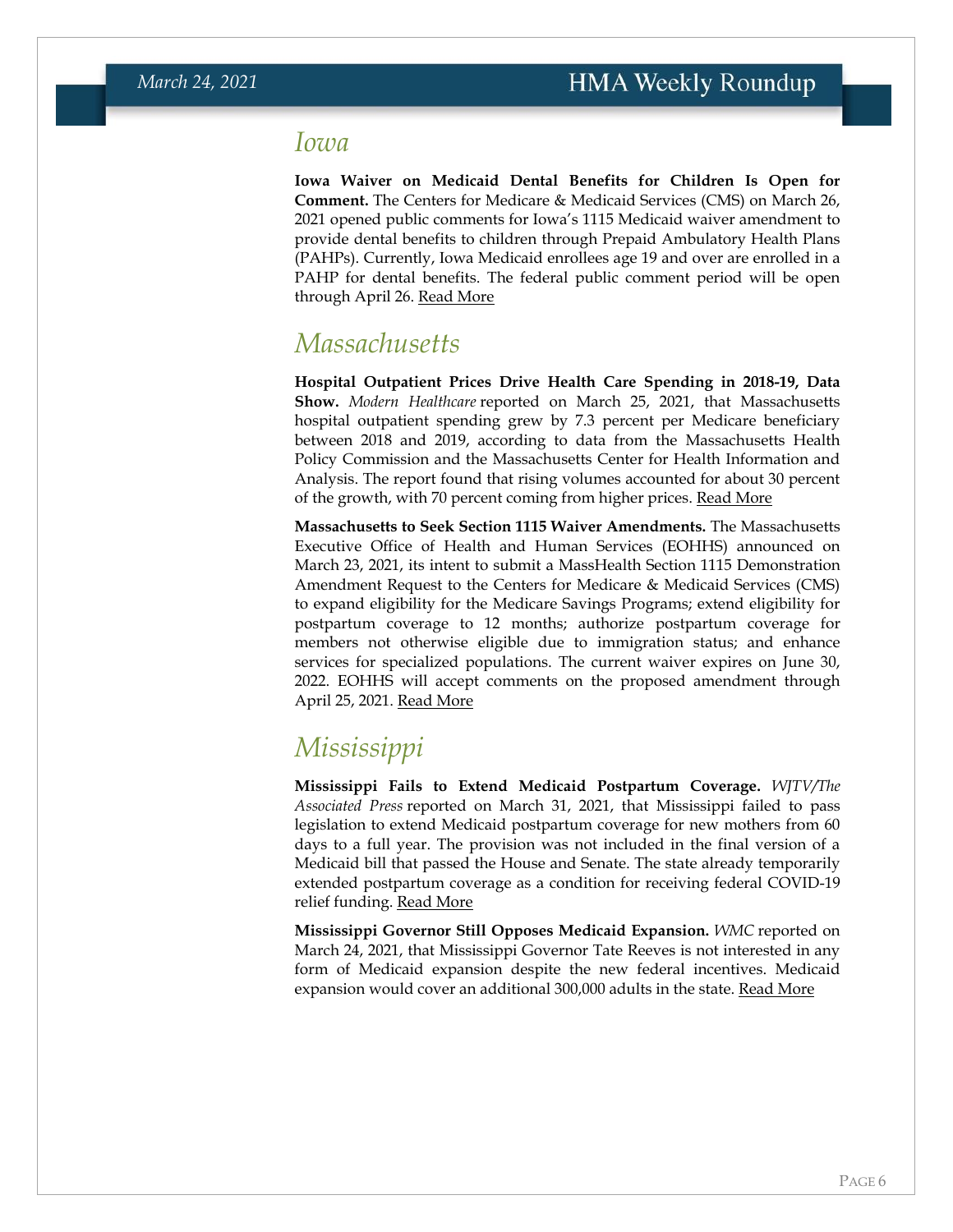#### *Missouri*

**Missouri House Budget Proposal Does Not Include Medicaid Expansion Funding.** *The Associated Press* reported on March 30, 2021, that a Missouri House budget proposal does not include funding for the state's voterapproved Medicaid expansion program, which was set to take effect July 1, 2021. After the Republican-led House Budget Committee voted down expansion funding last week, Democrats unsuccessfully attempted to add it back into the budget on March 30. The House could send the budget proposal to the Senate as early as this week. [Read More](https://www.usnews.com/news/best-states/missouri/articles/2021-03-30/missouri-house-votes-against-funding-medicaid-expansion)

**House Committee Rejects Medicaid Expansion Funding Proposal.** *The St. Louis Post Dispatch* reported on March 26, 2021, that the Missouri House Budget Committee voted down a \$1.6 billion first-year spending plan to fund the state's voter-approved Medicaid expansion program. Governor Mike Parson opposes Medicaid expansion, but has promised to carry out the voterapproved plan. Expansion, which is set to take effect July 1, 2021, is expected to cover a projected 230,000 individuals. [Read More](https://www.stltoday.com/news/local/govt-and-politics/republicans-vote-down-funding-for-medicaid-expansion-in-missouri/article_7faaa5f8-8357-52aa-bc68-ed2b29a3301b.html)

**Missouri Senate Leadership Pulls Medicaid Financing Bill.** *The Kansas City Star* reported on March 25, 2021, that Missouri Senate leadership pulled a Medicaid financing bill after state Senator Paul Wieland (R-Jefferson County) introduced an amendment aimed at banning the use of public funds for contraception and abortion. Common contraceptive treatments are a required Medicaid benefit under federal law. The bill would have extended a provider tax used to help the state finance Medicaid. The state budget must be passed by May 7. [Read More](https://www.kansascity.com/news/politics-government/article250188705.html)

#### *New York*

#### HMA Roundup – Cara Henley (Email [Cara\)](mailto:chenley@healthmanagement.com)

**New York Assisted Living Facilities Call for Fiscal 2022 Relief Package.** *Crain's New York Business* reported on March 29, 2021, that a coalition of New York adult care and assisted living facilities are seeking \$75 million in fiscal 2022 relief funds, citing lost revenues and COVID-19 costs in a letter to Governor Andrew Cuomo and state lawmakers. Argentum NY, Empire State Association of Assisted Living, LeadingAge NY, and New York State Center for Assisted Living, which collectively serve more than 45,000 elderly New Yorkers, want the funds to be included in the state budget due April 1. Read [More](https://www.crainsnewyork.com/health-pulse/health-care-industrys-pandemic-era-legal-shields-poised-repeal)

**New York Announces Medicaid Pilot to Assist Beneficiaries Transitioning From Hospital to Home.** *NNY 360* reported on March 27, 2021, that New York plans to launch a Medicaid pilot program aimed at assisting Medicaid beneficiaries transitioning from hospital to home. The Medicaid Transitional Care Management program launches on April 1 and will reimburse providers who incorporate social determinants of health screenings, review patient discharge information, conduct medication reconciliation, and contact patients after discharge. The pilot is led by North Country Initiative and the North Country Independent Practice Association. [Read More](https://www.nny360.com/communitynews/healthmatters/pilot-program-introduced-to-support-medicaid-patients-discharged-from-hospital-care/article_bf7f615f-1970-5021-88cb-c8603e6e5f15.html)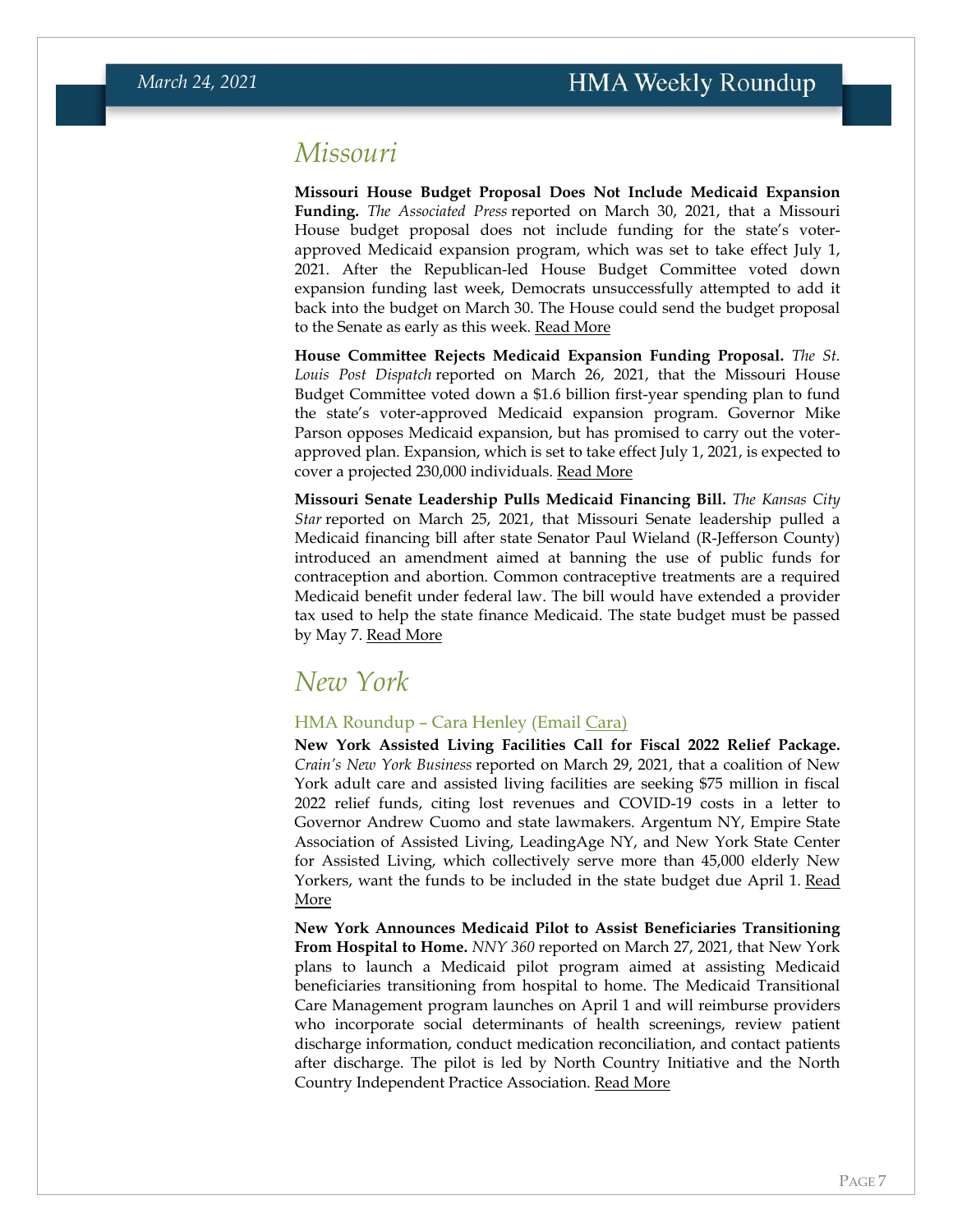**New York Medicaid Enrollment Represents 35 Percent of State's Population.**  *The New York Daily News* reported on March 28, 2021, that Medicaid enrollment in New York represents 35 percent of the state's population. Since 2011, enrollment has risen by two million to 6.9 million people, and spending has risen 26 percent. [Read More](https://www.nydailynews.com/opinion/ny-edit-covid-long-term-care-payments-20210328-dmcwpootundxpdpw2gusrravqi-story.html)

#### *Oklahoma*

**Oklahoma to Get \$500 Million in Extra Federal Matching Funds.** *The Oklahoman* reported on March 28, 2021, that Oklahoma will receive \$500 million in extra federal Medicaid matching funds resulting from the American Rescue Plan Act. The Act provides additional funds as an incentive for new Medicaid expansion states, which Oklahoma will become effective July 1, 2021. [Read More](https://www.oklahoman.com/story/news/healthcare/2021/03/28/oklahoma-to-receive-millions-in-medicaid-funding-from-stimulus/6966974002/)

### *Oregon*

**Oregon Awaits Final Estimate on Budgetary Impact of Rising Caseloads.** *The Lund Report* reported on March 25, 2021, that Oregon is awaiting a final estimate to determine whether recently enhanced federal Medicaid matching funds will continue to be enough to cover rising caseloads in the next biennium starting July 1. According to Medicaid director Lori Coyner, "we are anticipating that the higher Medicaid match will not be enough." Medicaid enrollment in Oregon topped 1.28 million as of March 2021, up about 200,000 since the start of the pandemic. [Read More](https://www.thelundreport.org/content/medicaid-enrollment-surges-nearly-13-million-30-oregon%E2%80%99s-population%C2%A0)

## <span id="page-7-0"></span>*Rhode Island*

**Rhode Island State-Run Hospital to Start Billing Medicaid Again.** *WPRI* reported on March 25, 2021, that Rhode Island received federal approval to restart billing Medicaid for certain medical services provided through staterun Eleanor Slater Hospital. In 2019, Eleanor Slater stopped billing Medicaid after falling out of compliance with federal regulations. [Read More](https://www.wpri.com/target-12/ri-poised-to-recoup-millions-after-medicaid-billing-approval-at-eleanor-slater-hospital/)

#### *South Carolina*

**Republicans Remain Opposed to Medicaid Expansion.** *The News & Observer* reported on March 30, 2021, that South Carolina Republicans, including Governor Henry McMaster, remain opposed to Medicaid expansion despite new federal financial incentives. Expansion could cover an additional 200,000 people. [Read More](https://www.newsobserver.com/news/article250318564.html)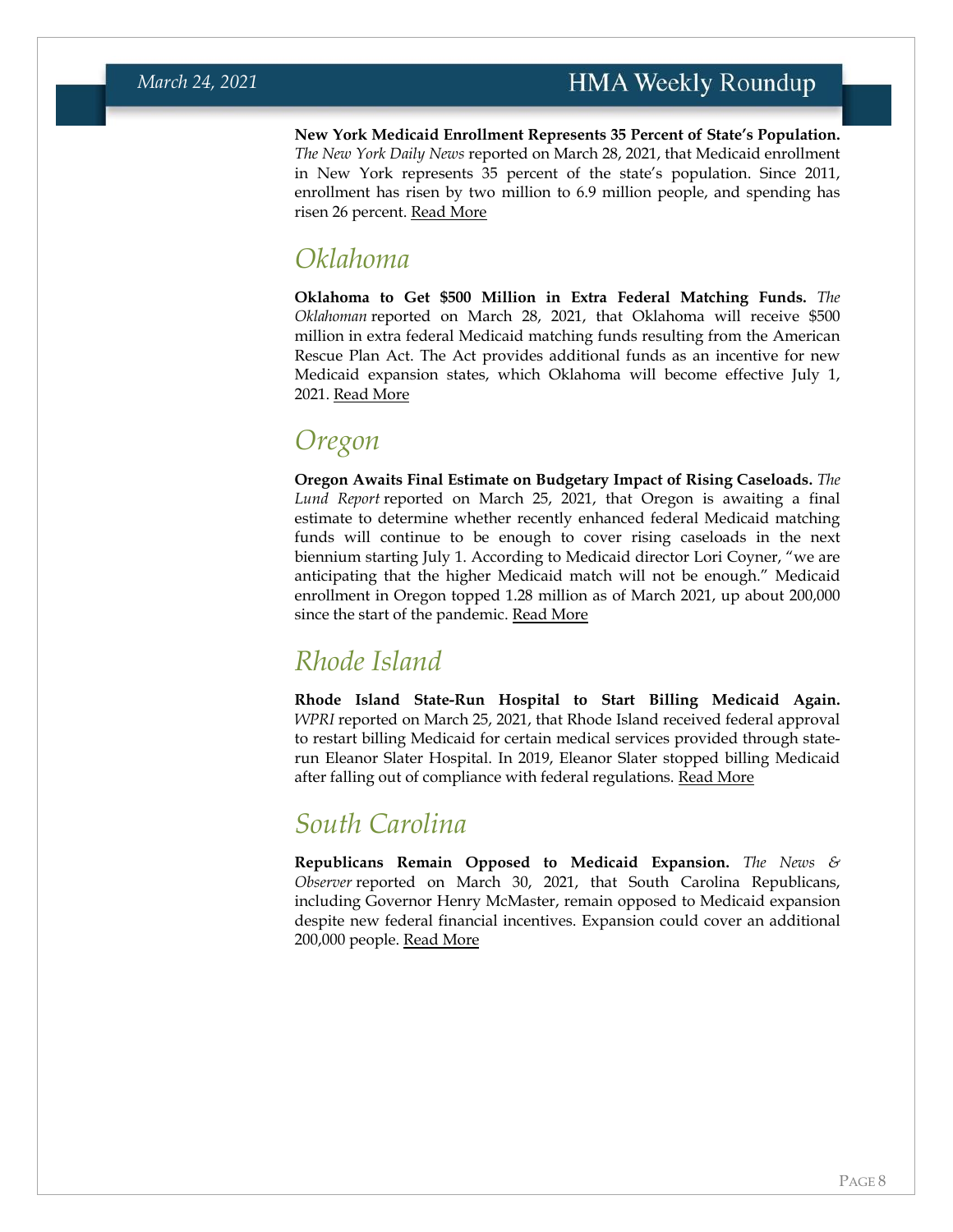#### *Utah*

**Utah Seeks to Increase Premium Subsidies Through Rule Making Process.** The Centers for Medicare & Medicaid Services (CMS) announced on March 23, 2021, that Utah has submitted an 1115 waiver amendment to increase subsidies in its Premium Partnership for Health Insurance Program through the state administrative rulemaking process rather than by waiver amendment. The state wants to raise the monthly premiums from \$150 to \$300 per enrollee. The Premium Partnership program provides subsidies to working adults, spouses, and children up to age 26 to help pay for qualified employer-sponsored insurance or coverage through COBRA. [Read More](https://content.govdelivery.com/accounts/USCMSMEDICAID/bulletins/2c98fec)

#### *Wyoming*

**Wyoming House Passes Medicaid Expansion Bill.** *The Rock Springs Rocket-Miner/The Wyoming Tribune Eagle* reported on March 25, 2021, that the Wyoming House passed a bill to implement Medicaid expansion for more than 24,000 individuals at 138 percent of poverty for as long as the federal government picks up at least 90 percent of the cost of expansion members and 55 percent of the cost of the traditional population. The bill now heads to the Senate, where a similar bill failed to advance earlier this month. [Read More](https://www.wyomingnews.com/rocketminer/news/state/medicaid-expansion-bill-wins-final-house-approval/article_0c354c27-fdc1-5953-a88b-f8fefabb4f16.html)

#### *National*

**Federal Lawsuit Challenges First-Dollar Coverage for Preventive Care.** *Kaiser Health News* reported on March 26, 2021, that a lawsuit filed in U.S. District Court in Texas is seeking to end first-dollar coverage for preventive services, which is mandated by the Affordable Care Act (ACA). The lawsuit, which is before the same federal judge who found the ACA to be unconstitutional, would impact coverage for services like cancer screenings, contraception, HIV prevention, and vaccines. The lawsuit is filed by individuals and organizations objecting to certain benefit mandates on religious or free-market grounds. [Read More](https://khn.org/news/article/lawsuit-targets-health-law-no-charge-coverage-of-preventive-exams-like-mammograms/)

**Senate Passes Bill to Extend Moratorium on Medicare Provider Cuts.** *Modern Healthcare* reported on March 25, 2021, that the U.S. Senate passed a bill that would extend the moratorium on a two percent sequester cut to Medicare providers until the end of the year. The \$18 billion cut, which began in 2013 and was temporarily paused in December 2020, was scheduled to take effect again on April 1. The Senate bill does not waive further cuts triggered by the Biden relief package, a provision included in the House version of the bill. The bill is expected to pass the House and be signed by Biden. [Read More](https://www.modernhealthcare.com/medicare/delay-medicare-sequester-cuts-passed-senate)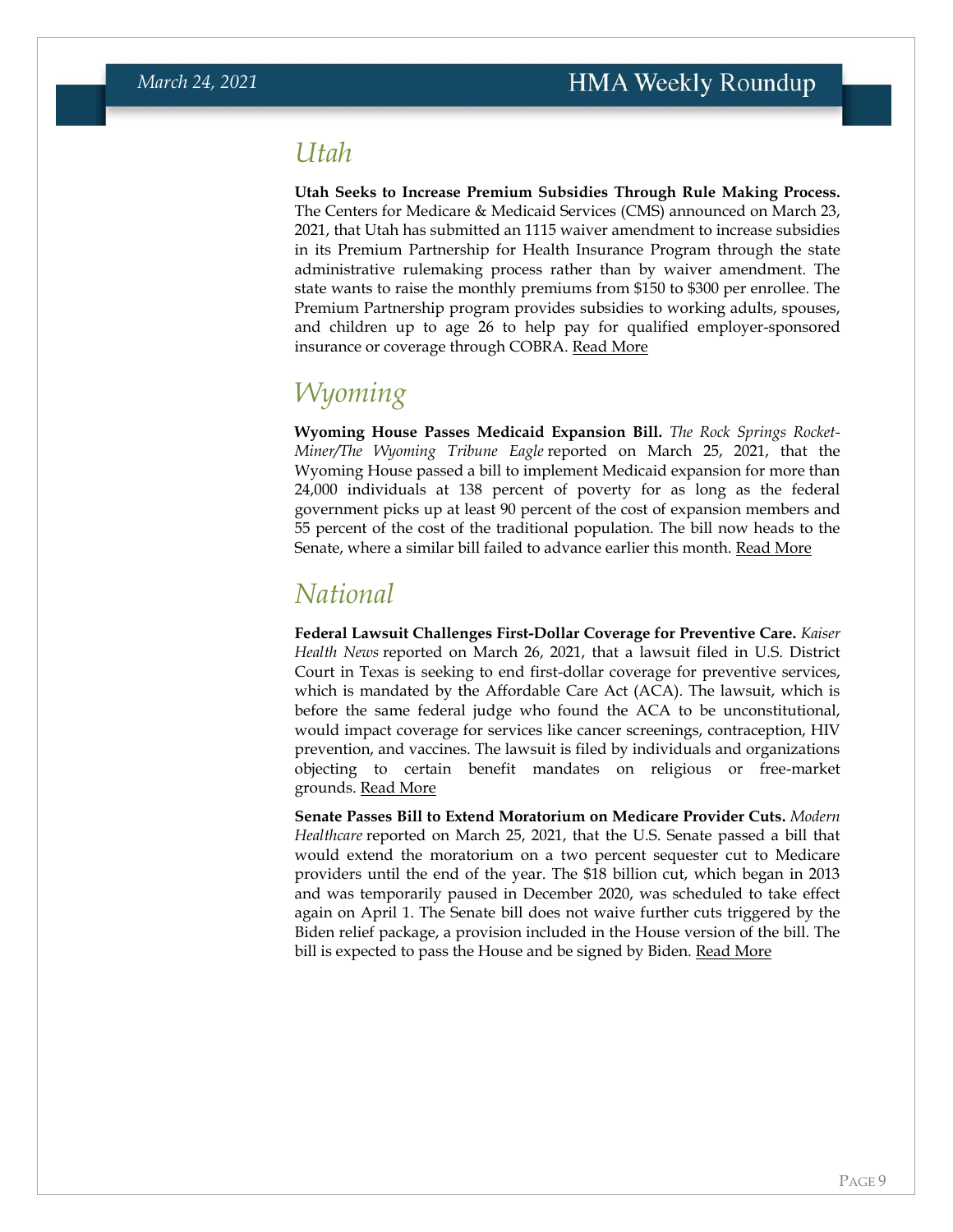<span id="page-9-0"></span>

#### **INDUSTRY NEWS**

**Charity Care Spending Falls 6 Percent in 2020 at 15 Health Systems.** *Modern Healthcare* reported on March 26, 2021, that the country's top 15 not-for-profit health systems spent an average of \$203.7 million on charity care in 2020, down six percent from \$216.5 million in 2019, according to an analysis conducted by *Modern Healthcare.* An overall decline in healthcare utilization during the pandemic contributed to the drop in charity care. [Read More](https://www.modernhealthcare.com/finance/covid-19-curbed-health-systems-charity-care-spending-2020)

**Cityblock Health Raises \$192 Million in Funding Round Led by Tiger Capital.** Medicaid provider Cityblock Health announced on March 29, 2021, that it had raised \$192 million in a Series C funding extension round led by new investor Tiger Capital Management. Existing investors also participating in the round include Kinnevik AB, Maverick Ventures, General Catalyst, Wellington Management, Thrive Capital, Redpoint Ventures, Echo Health Ventures, 8VC, and AIMS Imprint of Goldman Sachs Asset Management. Cityblock, which has raised \$500 million since 2017, serves 70,000 members in New York, Connecticut, District of Columbia, and Massachusetts. [Read More](https://www.prnewswire.com/news-releases/cityblock-health-raises-192-million-in-series-c-extension-funding-to-expand-health-care-model-to-the-millions-of-underserved-people-on-medicaid-301257528.html)

**Council Capital Invests in ViaQuest Holdings.** Private equity firm Council Capital announced on March 26, 2021, an investment in ViaQuest Holdings and its affiliates, which provides services for individuals with developmental disabilities, hospice care, and behavioral and mental health services in Indiana, Ohio, and Pennsylvania. Under the deal, Rich Johnson will remain chief executive of ViaQuest and a significant investor. [Read More](https://www.councilcapital.com/news/council-capital-announces-partnership-with-viaquest/)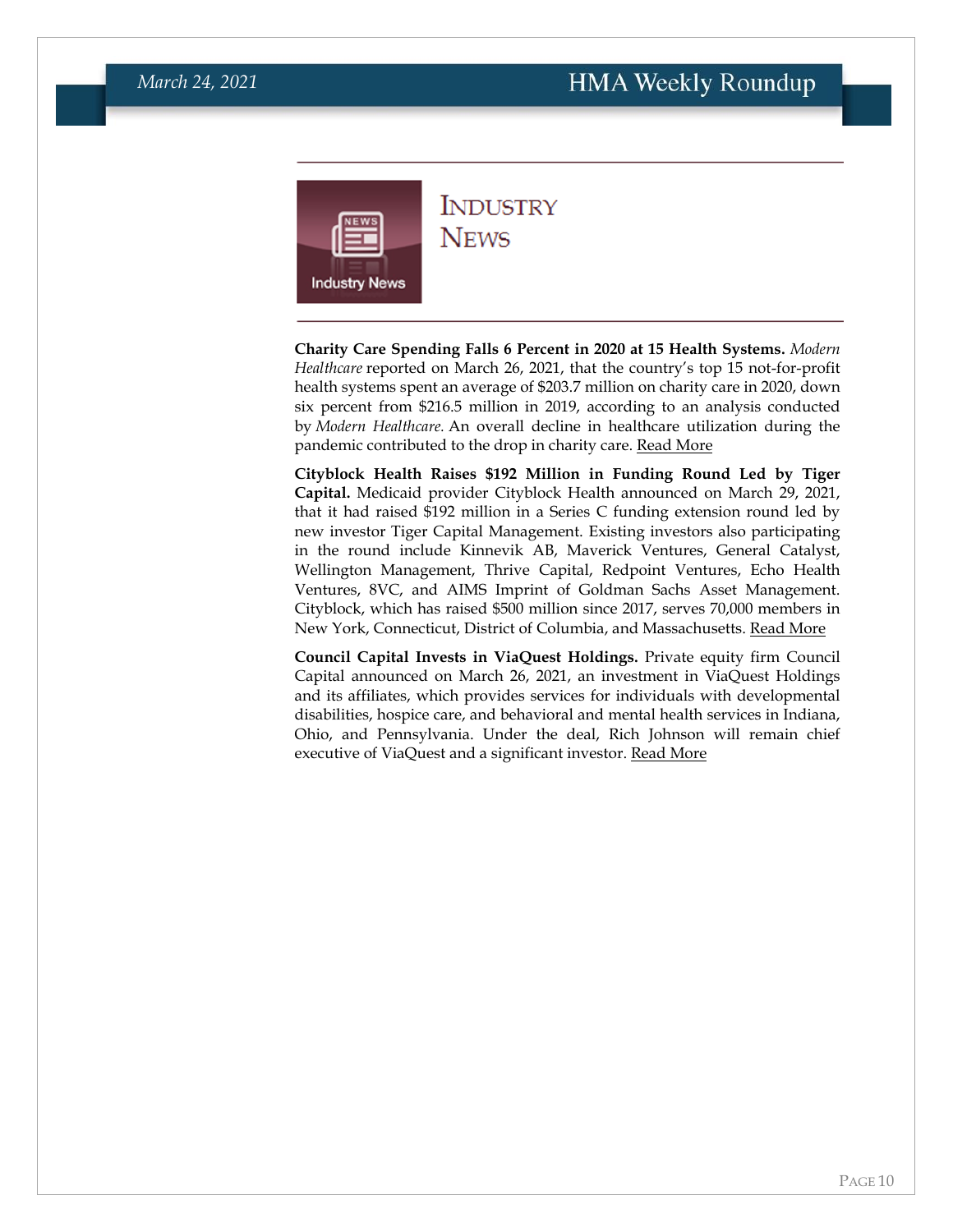# <span id="page-10-0"></span>HMA Weekly Roundup

# RFP CALENDAR

| Date                       | <b>State/Program</b>                                                           | <b>Event</b>         | <b>Beneficiaries</b> |
|----------------------------|--------------------------------------------------------------------------------|----------------------|----------------------|
| January 26, 2021 - Delayed | Ohio                                                                           | Awards               | 2,450,000            |
| Spring 2021                | Louisiana                                                                      | <b>RFP Release</b>   | 1,550,000            |
| April 1, 2021              | Indiana Hoosier Care Connect ABD                                               | Implementation       | 90,000               |
| March 19, 2021             | Minnesota MA Families, Children; MinnesotaCare (metro)                         | <b>Proposals Due</b> | 548,000              |
| May 10, 2021               | Minnesota MA Families, Children; MinnesotaCare (metro)                         | Awards               | 548,000              |
| May 13, 2021               | Nevada                                                                         | Proposals Due        | 600,000              |
| May 21, 2021               | North Dakota Expansion                                                         | Awards               | 19,800               |
| Summer 2021                | Rhode Island                                                                   | <b>RFP Release</b>   | 276,000              |
| June 11, 2021              | North Carolina - BH IDD Tailored Plans                                         | Awards               | <b>NA</b>            |
| Q2 2021                    | <b>Tennessee</b>                                                               | <b>RFP Release</b>   | 1,500,000            |
| July 1, 2021               | North Carolina - Phase 1 & 2                                                   | Implementation       | 1,500,000            |
| <b>July 1, 2021</b>        | <b>Missouri</b>                                                                | <b>RFP Release</b>   | 756,000              |
| <b>July 1, 2021</b>        | Hawaii Quest Integration                                                       | Implementation       | 378,000              |
| July 1, 2021               | <b>Hawaii Community Care Services</b>                                          | Implementation       | 4,500                |
| August 2021                | <b>Texas STAR Health</b>                                                       | <b>RFP Release</b>   | 36,500               |
| September 7, 2021          | <b>Nevada</b>                                                                  | Awards               | 600,000              |
| October 2021               | Minnesota Seniors and Special Needs BasicCare                                  | <b>RFP Release</b>   | 120,000              |
| October 1, 2021            | Oklahoma                                                                       | Implementation       | 742,000              |
| November 2021              | Missouri                                                                       | Awards               | 756,000              |
|                            | California Two Plan Commercial - Alameda, Contra Costa, Fresno,                |                      |                      |
| <b>Late 2021</b>           | Kern, Kings, Los Angeles, Madera, Riverside, San Bernardino, Santa RFP Release |                      | 1,640,000            |
|                            | Clara, San Francisco, San Joaquin, Stanislaus, and Tulare                      |                      |                      |
| <b>Late 2021</b>           | California GMC - Sacramento, San Diego                                         | <b>RFP Release</b>   | 1,091,000            |
| <b>Late 2021</b>           | California Imperial                                                            | <b>RFP Release</b>   | 75,000               |
|                            | California Regional - Alpine, Amador, Butte, Calaveras, Colusa, El             |                      |                      |
|                            |                                                                                | <b>RFP Release</b>   |                      |
| <b>Late 2021</b>           | Dorado, Glenn, Inyo, Mariposa, Mono, Nevada, Placer, Plumas,                   |                      | 286,000              |
| <b>Late 2021</b>           | Sierra, Sutter, Tehama, Tuolumne, Yuba<br>California San Benito                |                      |                      |
|                            |                                                                                | <b>RFP Release</b>   | 7,600                |
| January 2022               | Minnesota MA Families and Children, MinnesotaCare                              | <b>RFP Release</b>   | 543,000              |
| January 1, 2022            | Minnesota MA Families, Children; MinnesotaCare (metro)                         | Implementation       | 548,000              |
| January 1, 2022            | Nevada                                                                         | Implementation       | 600,000              |
| January 1, 2022            | Massachusetts One Care (Duals Demo)                                            | Implementation       | 150,000              |
| January 1, 2022            | North Dakota Expansion                                                         | Implementation       | 19,800               |
| <b>January 5, 2022</b>     | Ohio                                                                           | Implementation       | 2,450,000            |
| February 2022              | <b>Texas STAR Health</b>                                                       | Awards               | 36,500               |
| <b>July 1, 2022</b>        | Rhode Island                                                                   | Implementation       | 276,000              |
| <b>July 1, 2022</b>        | North Carolina - BH IDD Tailored Plans                                         | Implementation       | <b>NA</b>            |
| July 1, 2022               | Missouri                                                                       | Implementation       | 756,000              |
| Q2 2022                    | <b>Texas STAR+PLUS</b>                                                         | <b>RFP Release</b>   | 538,000              |
|                            | California Two Plan Commercial - Alameda, Contra Costa, Fresno,                |                      |                      |
| Early 2022 - Mid 2022      | Kern, Kings, Los Angeles, Madera, Riverside, San Bernardino, Santa Awards      |                      | 1,640,000            |
|                            | Clara, San Francisco, San Joaquin, Stanislaus, and Tulare                      |                      |                      |
| Early 2022 - Mid 2022      | California GMC - Sacramento, San Diego                                         | Awards               | 1,091,000            |
| Early 2022 - Mid 2022      | California Imperial                                                            | Awards               | 75,000               |
|                            | California Regional - Alpine, Amador, Butte, Calaveras, Colusa, El             |                      |                      |
| Early 2022 - Mid 2022      | Dorado, Glenn, Inyo, Mariposa, Mono, Nevada, Placer, Plumas,                   | Awards               | 286,000              |
|                            | Sierra, Sutter, Tehama, Tuolumne, Yuba                                         |                      |                      |
| Early 2022 - Mid 2022      | California San Benito                                                          | Awards               | 7,600                |
| Q3 2022                    | <b>Texas STAR+PLUS</b>                                                         | Awards               | 538,000              |
| <b>January 1, 2023</b>     | Minnesota MA Families and Children, MinnesotaCare                              | Implementation       | 543,000              |
| Q1 2023                    | <b>Texas STAR &amp; CHIP</b>                                                   | <b>RFP Release</b>   | 3,700,000            |
| Q2 2023                    | <b>Texas STAR &amp; CHIP</b>                                                   | Awards               | 3,700,000            |
| Q3 2023                    | <b>Texas STAR Kids</b>                                                         | <b>RFP Release</b>   | 166,000              |
| Q4 2023                    | Texas STAR Kids                                                                | Awards               | 166,000              |
| Q4 2023                    | <b>Texas STAR Health</b>                                                       | Implementation       | 36,500               |
|                            |                                                                                |                      |                      |
|                            | California Two Plan Commercial - Alameda, Contra Costa, Fresno,                |                      |                      |
| January 2024               | Kern, Kings, Los Angeles, Madera, Riverside, San Bernardino, Santa             | Implementation       | 1,640,000            |
|                            | Clara, San Francisco, San Joaquin, Stanislaus, and Tulare                      |                      |                      |
| January 2024               | California GMC - Sacramento, San Diego                                         | Implementation       | 1,091,000            |
| January 2024               | California Imperial                                                            | Implementation       | 75,000               |
|                            | California Regional - Alpine, Amador, Butte, Calaveras, Colusa, El             |                      |                      |
| January 2024               | Dorado, Glenn, Inyo, Mariposa, Mono, Nevada, Placer, Plumas,                   | Implementation       | 286,000              |
|                            | Sierra, Sutter, Tehama, Tuolumne, Yuba                                         |                      |                      |
| January 2024               | California San Benito                                                          | Implementation       | 7,600                |
| Q1 2024                    | <b>Texas STAR+PLUS</b>                                                         | Implementation       | 538,000              |
| Q4 2024                    | <b>Texas STAR &amp; CHIP</b>                                                   | Implementation       | 3,700,000            |
| Q2 2025                    | <b>Texas STAR Kids</b>                                                         | Implementation       | 166,000              |
|                            |                                                                                |                      |                      |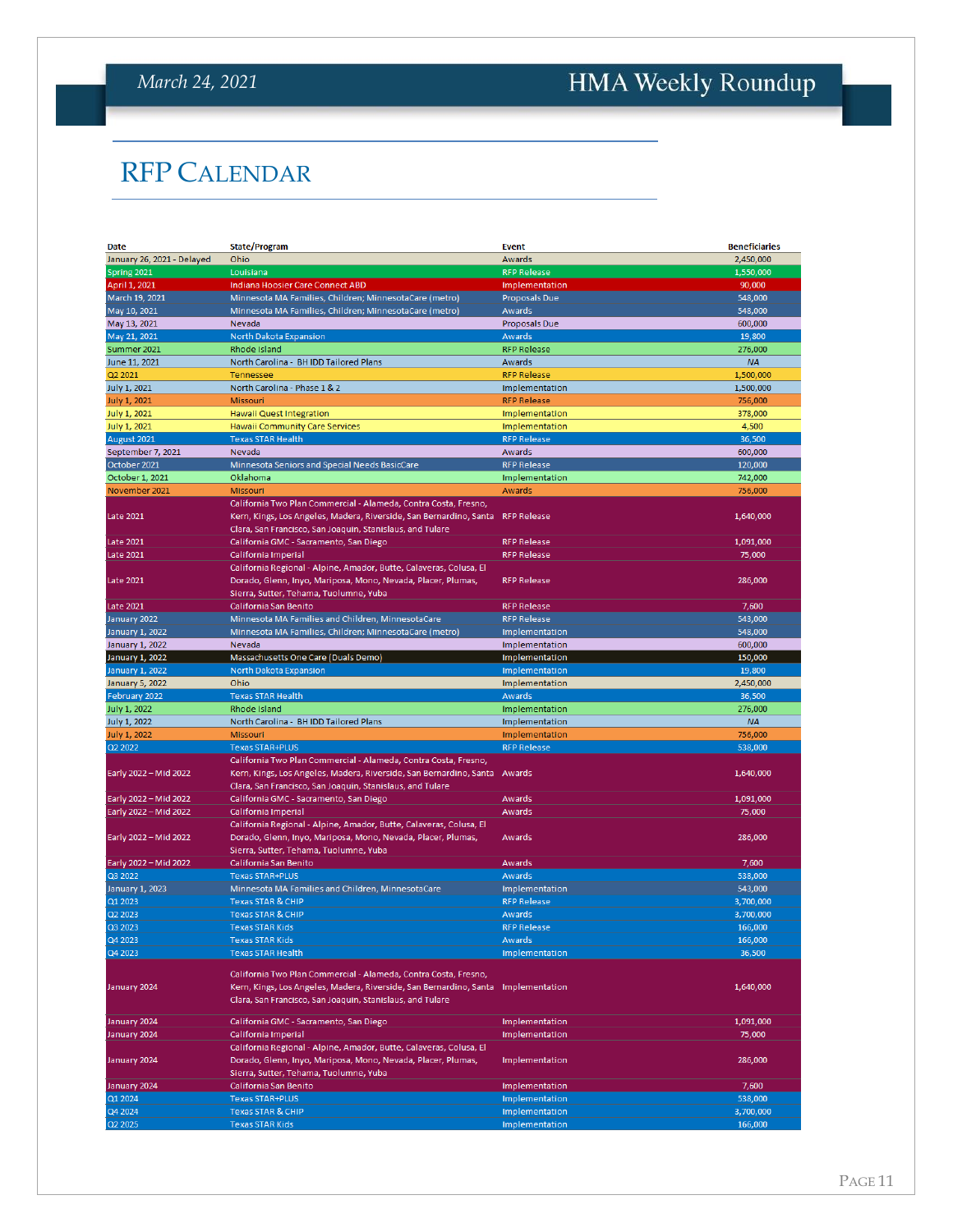# COMPANY ANNOUNCEMENTS

**[Avēsis, a Guardian Company, Provides \\$250,000 Grant](https://www.prnewswire.com/news-releases/avsis-a-guardian-company-provides-250-000-grant-to-dental-lifeline-network-to-increase-access-to-dental-care-301259703.html) to Dental Lifeline [Network to Increase Access to Dental Care](https://www.prnewswire.com/news-releases/avsis-a-guardian-company-provides-250-000-grant-to-dental-lifeline-network-to-increase-access-to-dental-care-301259703.html)**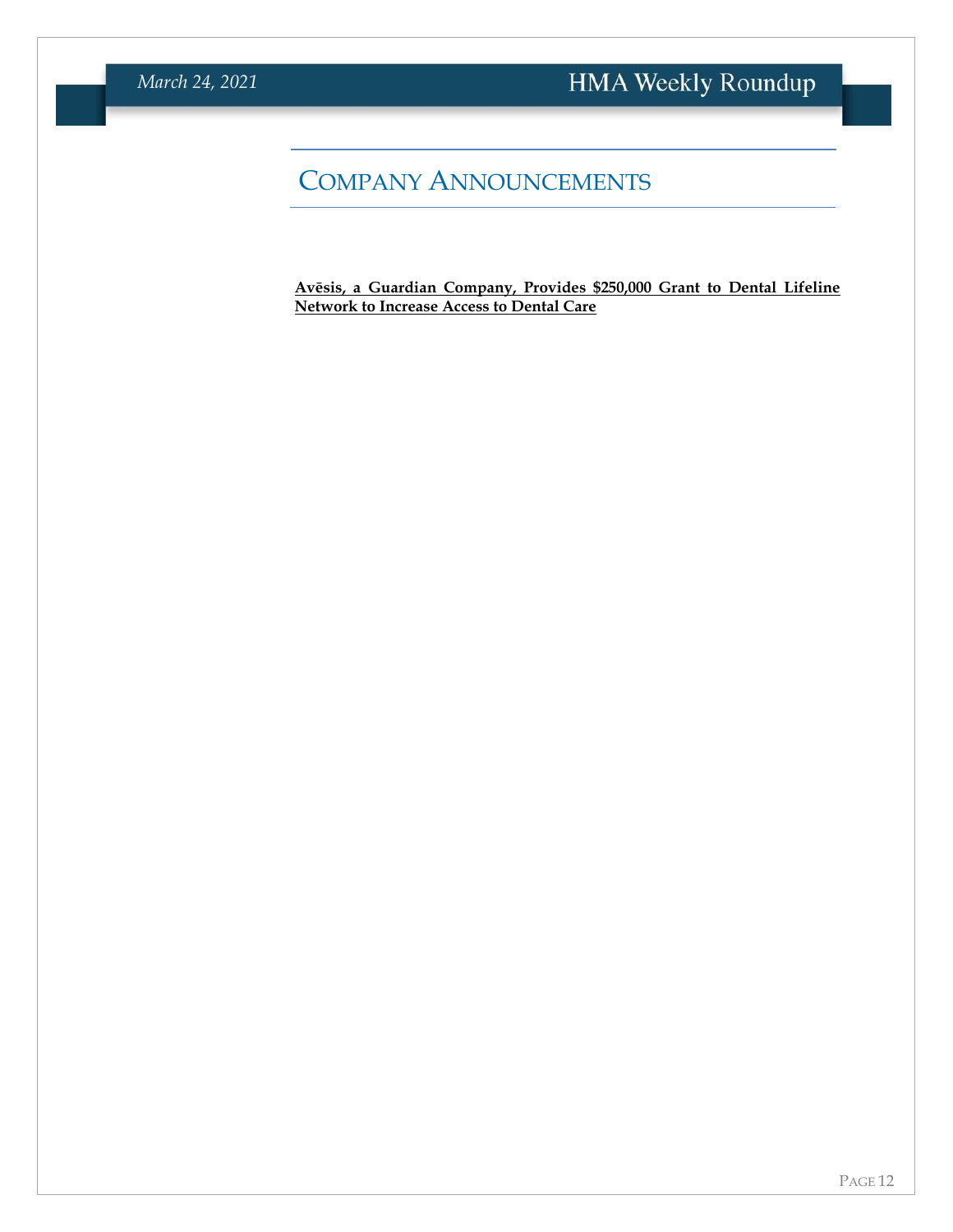#### HMA WELCOMES

#### <span id="page-12-0"></span>**Tia Cintron – Managing Principal**

A strategic and innovative healthcare professional, Tia Cintron has more than 25 years' experience leading health and social service transformation initiatives with a focus on health equity and access, value-based healthcare, and population health. Tia enjoys collaboration and aligning programs and stakeholders to impact the holistic wellbeing of community.

Tia's leadership has included helping a state-based insurance exchange transition from the federal platform while in the role of deputy director of consumer experience and policy, launching a non-profit health plan while serving as interim chief operating officer as well as leading the integration and change management efforts for a Medicaid accountable care organization (ACO) and health plan merger.

As a consultant, her work has included conducting discovery and developing an enterprise-wide care management strategy and implementation plan for a New York City public hospital delivery system. She also worked supporting safety net hospitals as they conducted community needs assessments and developed applications for New York Delivery System Reform Incentive Payment (DSRIP) program participation. In addition, she has led stakeholders in the development and design of an affordable housing and nutrition insecurity program.

Prior to her consulting work, Tia served as the founding chief executive officers (CEO) of the Connecticut Insurance Exchange and was responsible for increasing access to health insurance for Connecticut citizens while improving individual and community health, reducing healthcare costs, and achieving long-term system sustainability. She has also been a partner in a large-scale housing community development and held several management roles within health plans.

Tia considers herself a lifelong learner and is currently working towards a master's degree in clinical social work from Boston University. She also has a master's degree in healthcare administration from San Jose State University and a bachelor's degree in political science from Portland State University.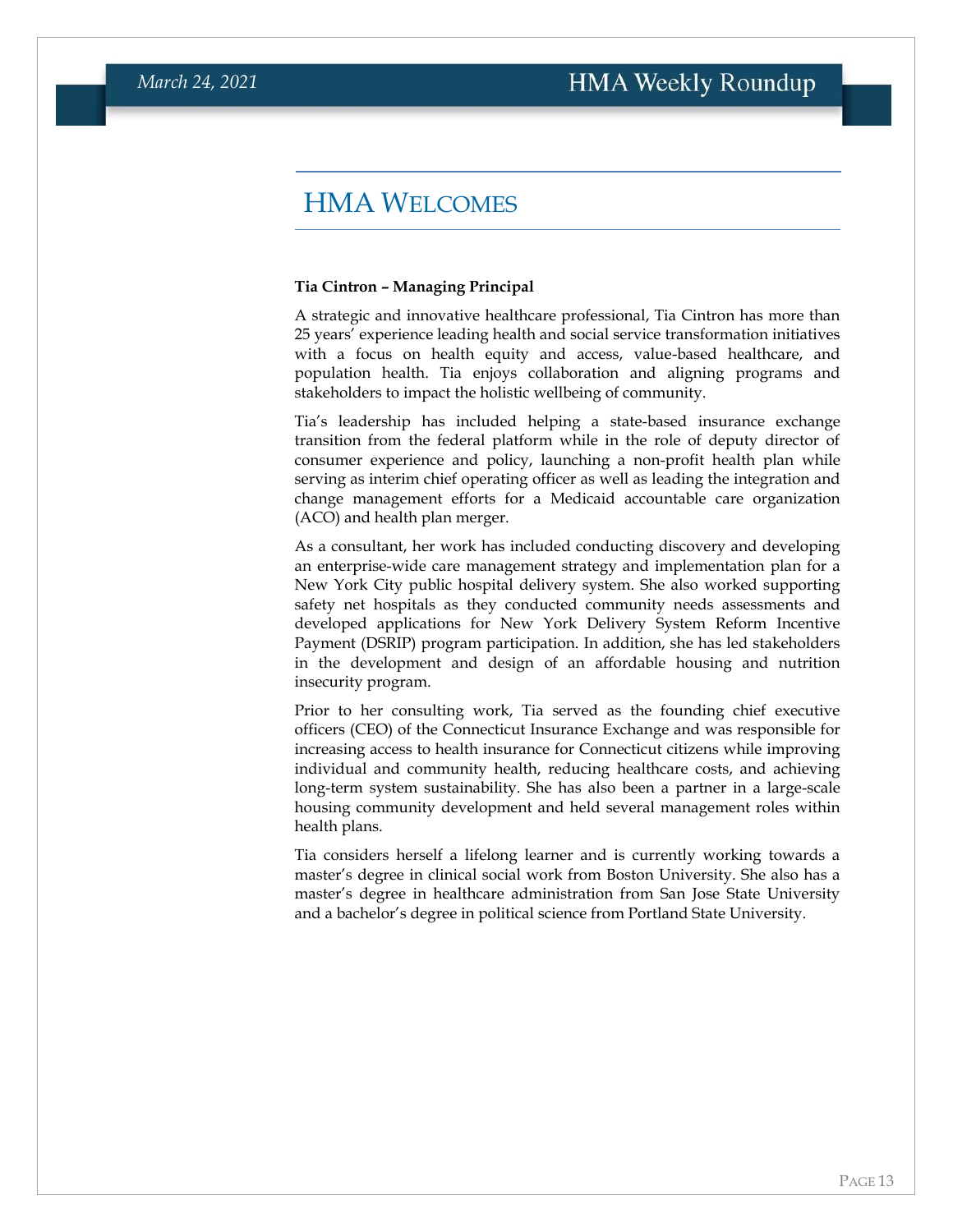### HMA NEWS

#### <span id="page-13-0"></span>New this week on HMA Information Services (HMAIS)**: Medicaid Data**

- Arizona Medicaid Managed Care Enrollment is Up 3%, Mar-21 Data
- California Dual Demo Enrollment is Down 1.7%, Jan-21 Data
- California Medicaid Managed Care Enrollment is Up 0.8%, Jan-21 Data
- Florida Medicaid Managed Care Enrollment is Up 0.8%, Jan-21 Data
- Hawaii Medicaid Managed Care Enrollment is Up 17.2%, 2020 Data
- Hawaii Medicaid Managed Care Enrollment is Up 2.3%, Mar-21 Data
- Iowa Medicaid Managed Care Enrollment is Up 2%, Feb-21 Data
- Indiana Medicaid Managed Care Enrollment Is Up 3.1%, Feb-21 Data
- Massachusetts Medicaid Managed Care Enrollment is Up 5.8%, 2020 Data
- New Jersey Medicaid Managed Care Enrollment is Up 0.9%, Jan-21 Data
- Rhode Island Dual Demo Enrollment is Down 1.2%, Feb-21 Data
- Washington Medicaid Managed Care Enrollment is Up 1.2%, Feb-21 Data

#### **Public Documents:**

*Medicaid RFPs, RFIs, and Contracts:*

- Alaska 1115 Medicaid Waiver Demonstration Project Support RFP, Mar-21
- West Virginia Medicaid Actuarial Services, Managed Care Administration RFQ, Feb-21

*Medicaid Program Reports, Data and Updates:*

- Alabama Medicaid Medical Care Advisory Committee Minutes, 2015-19, Oct-20
- Alabama Medicaid Section 1115 IMD Waiver and Related Documents, Mar-21
- Arizona AHCCCS Population Demographics, Mar-21
- Florida Medicaid Eligibility by County, Age, Sex, Feb-21 Data
- Florida Medicaid Managed Care HEDIS Scores, 2012-19
- Hawaii Med-QUEST Quality Strategy, 2020
- Iowa Wellness Plan 1115 Waiver Documents, 2013-21
- Massachusetts MassHealth Section 1115 Demonstration Amendment Request and Related Materials, 2017-21
- Maryland Medicaid Advisory Committee Meeting Materials, Mar-21
- North Carolina Medical Care Advisory Committee Meeting Materials, Mar-21
- New Jersey Family Care Enrollment by Age, Eligibility Group, and County, 2016-20, Feb-21
- New Mexico Centennial Care 2.0 Waiver Renewal and Amendment Approvals and Other Related Documents, Mar-21
- Rhode Island Medical Care Advisory Committee Meeting Materials, Mar-21
- South Carolina Work Requirement Waiver Approval and Other Documents, Mar-21
- Utah 1115 Primary Care Network Demonstration Waiver Documents, 2016-21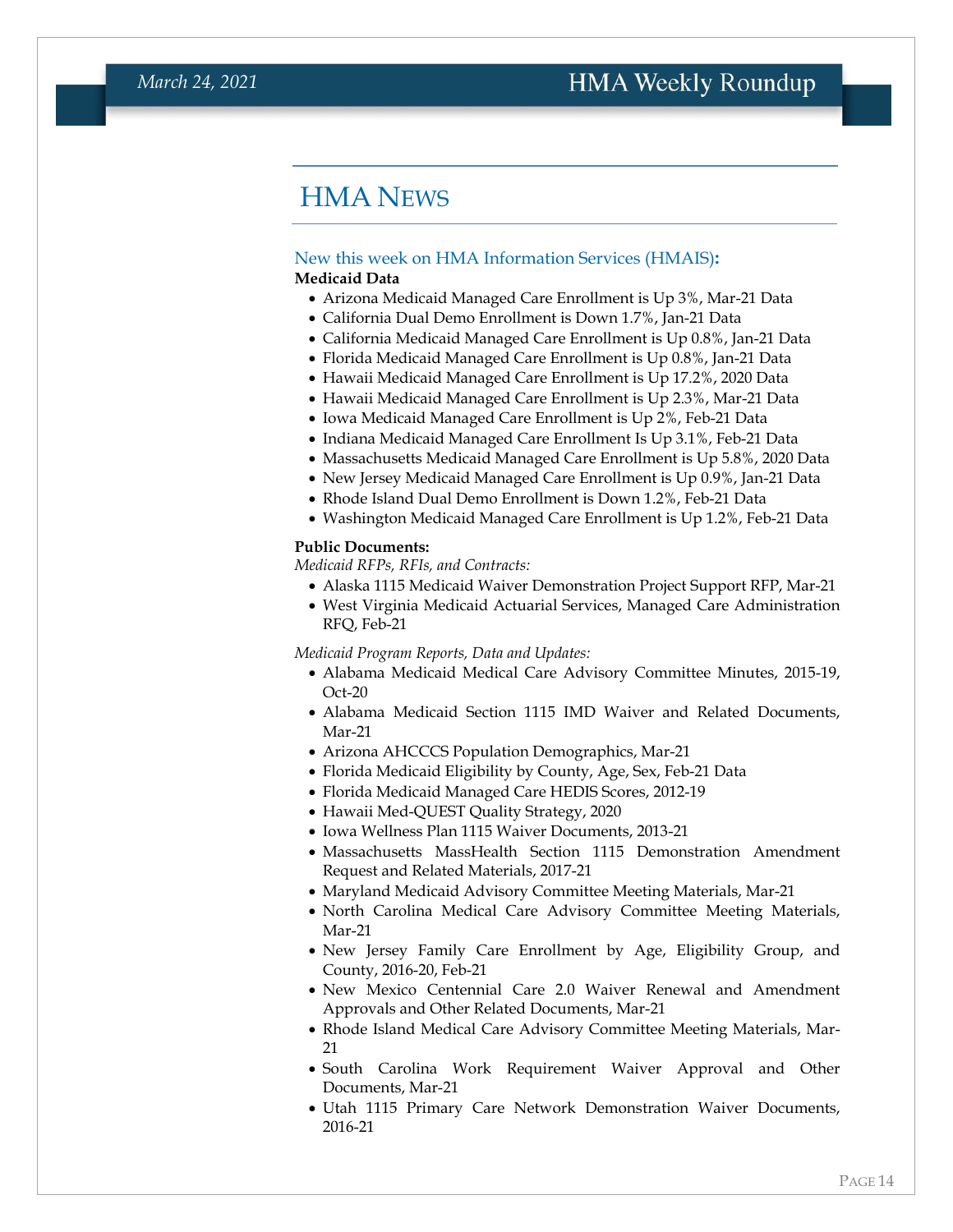• Vermont Green Mountain Care Board Advisory Committee Meeting Materials, Mar-21

A subscription to HMA Information Services puts a world of Medicaid information at your fingertips, dramatically simplifying market research for strategic planning in healthcare services. An HMAIS subscription includes:

- State-by-state overviews and analysis of latest data for enrollment, market share, financial performance, utilization metrics and RFPs
- Downloadable ready-to-use charts and graphs
- Excel data packages
- RFP calendar

If you're interested in becoming an HMAIS subscriber, contact Carl Mercurio at [cmercurio@healthmanagement.com.](mailto:cmercurio@healthmanagement.com)